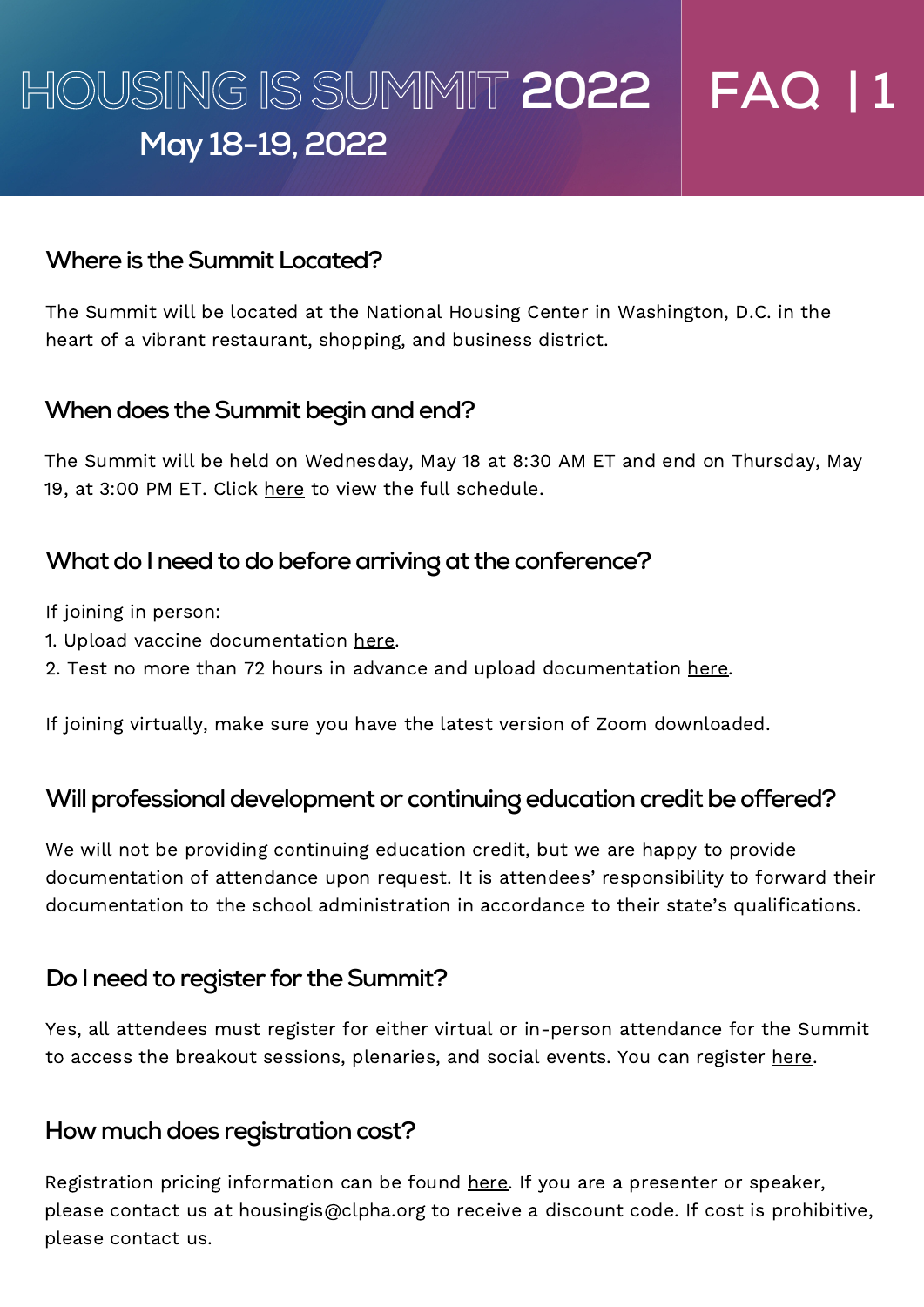# **HOUSING ISSUMMIT 2022 FAQ | 2 May 18-19,2022**

# **How can Ifindareceipt for my registration/canareceiptbe emailedto me?**

Receipt and/or invoices can be found in your registration confirmation email. Please feel free to contact [jjackson@clpha.org](mailto:jjackson@clpha.org) to request documentation as well.

# **What** is the cancellation policy?

If you need to cancel your conference registration, please contact our team at [housingis@clpha.org.](mailto:housingis@clpha.org)

- Cancellation requests made by May 6 will be refunded 90% of registration cost.
- Cancellation requests made between May 6 and May 13 will be refunded 50% of registration cost.
- No refunds will be issued for registrations canceled after May 13 or for no-shows.
- You will be refunded with the same payment method used for the original payment (refund to credit/debit card or by check).
- You may transfer your registration to another person if the request is made via email to [housingis@clpha.org](mailto:housingis@clpha.org) by May 6. Please include the contact information for the person to whom you would like to transfer your registration in that e-mail correspondence.

## **What if I need to switch my registration?**

- If you would like to transfer your registration from in-person to virtual, please email [housingis@clpha.org](mailto:housingis@clpha.org) by Friday, May 6. Those who transition from in-person to virtual attendance will receive a refund, via your original form of payment of the difference in registration fees between in-person and virtual attendance according to their registration category (CLPHA member, non-profit or government attendee, or forprofit attendee, see above registration fee table). Please note that CLPHA may not be able to process your refund until after the Summit.
- If you would like to transfer your registration from virtual to in-person, please email [housingis@clpha.org](mailto:housingis@clpha.org) by Friday, May 6 for assistance with transferring your registration. Those who transition from virtual to in-person attendance will need to pay the difference in fees between in-person and virtual attendance according to their registration category.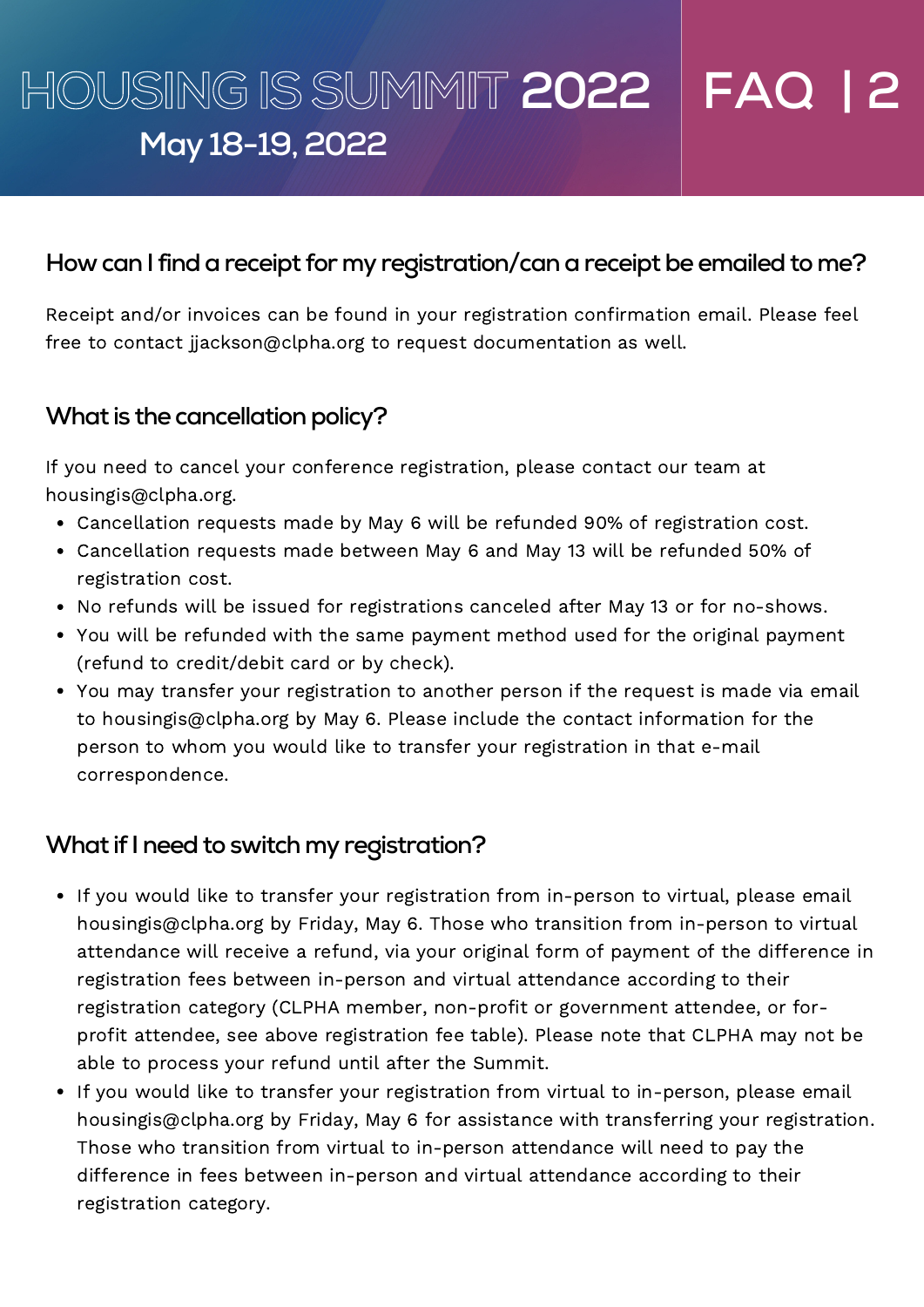# **HOUSING ISSUMMIT 2022 FAQ | 3 May 18-19,2022**

# **What airports are closest to the NHC?**

Washington Reagan National Airport Distance from NHC: 4.5 miles Drive Time: 20 minutes \*The Washington Reagan National Airport has direct access to both the Blue and Yellow Metro Lines.

Washington Dulles International Airport Distance from NHC: 28 miles Drive Time: 50 minutes

Baltimore/Washington International Airport Distance from NHC: 30 miles Drive Time: 60 minutes

# **Is there a Summit host hotel?**

There is a discounted hotel room block for Summit attendees at The Westin Washington, D.C. City Center, across the street from the conference venue, at the rate of \$279 per night (excluding taxes and fees). This rate will expire on April 26, 2022 and may fill up before that date. Click [here](https://www.marriott.com/event-reservations/reservation-link.mi?id=1641314833425&key=GRP&app=resvlink) to book online through our Summit room block.

# **Health and Safety**

# **Given the CDC's new maskingguidelines,do I still have to weara maskat the conference?**

We are aware that recently the CDC released new guidance regarding COVID-19 community levels and masking. However, given the Summit is a national-level event with registrants attending from all over the country, we are requiring that all participants attendees, presenters, volunteers, and staff—wear a mask, except when eating or drinking, while in public spaces for the conference. Please note, speakers may remove their mask while actively presenting.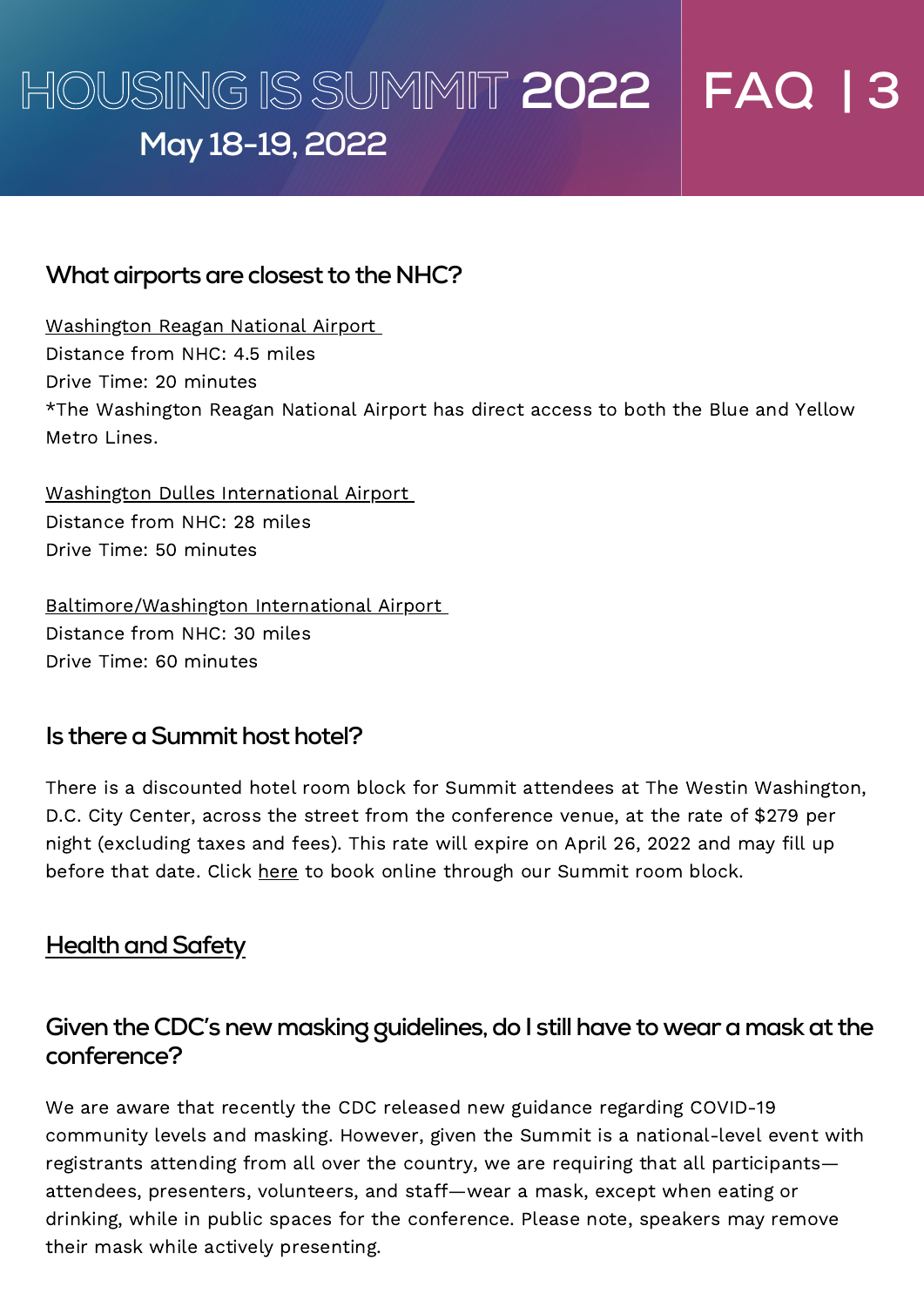# **HOUSING ISSUMMIT 2022 FAQ | 4 May 18-19,2022**

#### **What documents are required for in-person entry to the Summit?**

One of the following will be required for all attendees, presenters, and guests to attend the Summit in-person:

- 1. Proof of vaccination: Per the CDC, a person is considered fully vaccinated 2 weeks after their second dose in a 2-dose series or 2 weeks after a single-dose vaccine. A COVID-19 booster shot is strongly encouraged as extra protection.
- 2. Proof of a negative COVID-19 test taken within 72 hours of arrival on-site.

## **How willSummit staffbe verifyingattendee test results?**

Staff will manually check test results at the start of the conference, please bring the test results with you (a physical test, picture of the test, or an official document from a health provider will suffice) or upload the test result documentation [here](https://www.surveymonkey.com/r/DDFMVP7) before Wednesday morning.

#### **ls** there a specific kind of test I need to use?

Please use a PCR test or an FDA-approved rapid antigen test, to ensure you can test and receive your results within 72 hours prior to arriving at the event. You can find a list of FDA-approved over-the-counter rapid tests for COVID-19 [here.](https://www.fda.gov/medical-devices/coronavirus-disease-2019-covid-19-emergency-use-authorizations-medical-devices/in-vitro-diagnostics-euas-antigen-diagnostic-tests-sars-cov-2)

#### **How oftendo I needto test?**

The Summit only requires you to test before you arrive at the event. Based on your own judgement and comfort level, you may choose to take additional tests on your own during and/or after the event.

## **I** need to have a COVID-19 PCR test before I return home. Where do I do **that?**

Please visit the CDC website for a directory of state health [departments.](https://www.cdc.gov/publichealthgateway/healthdirectories/healthdepartments.html) These local health departments will have the latest information on testing facilities. Appointments may be required, and the type of viral COVID-19 tests offered may differ by location.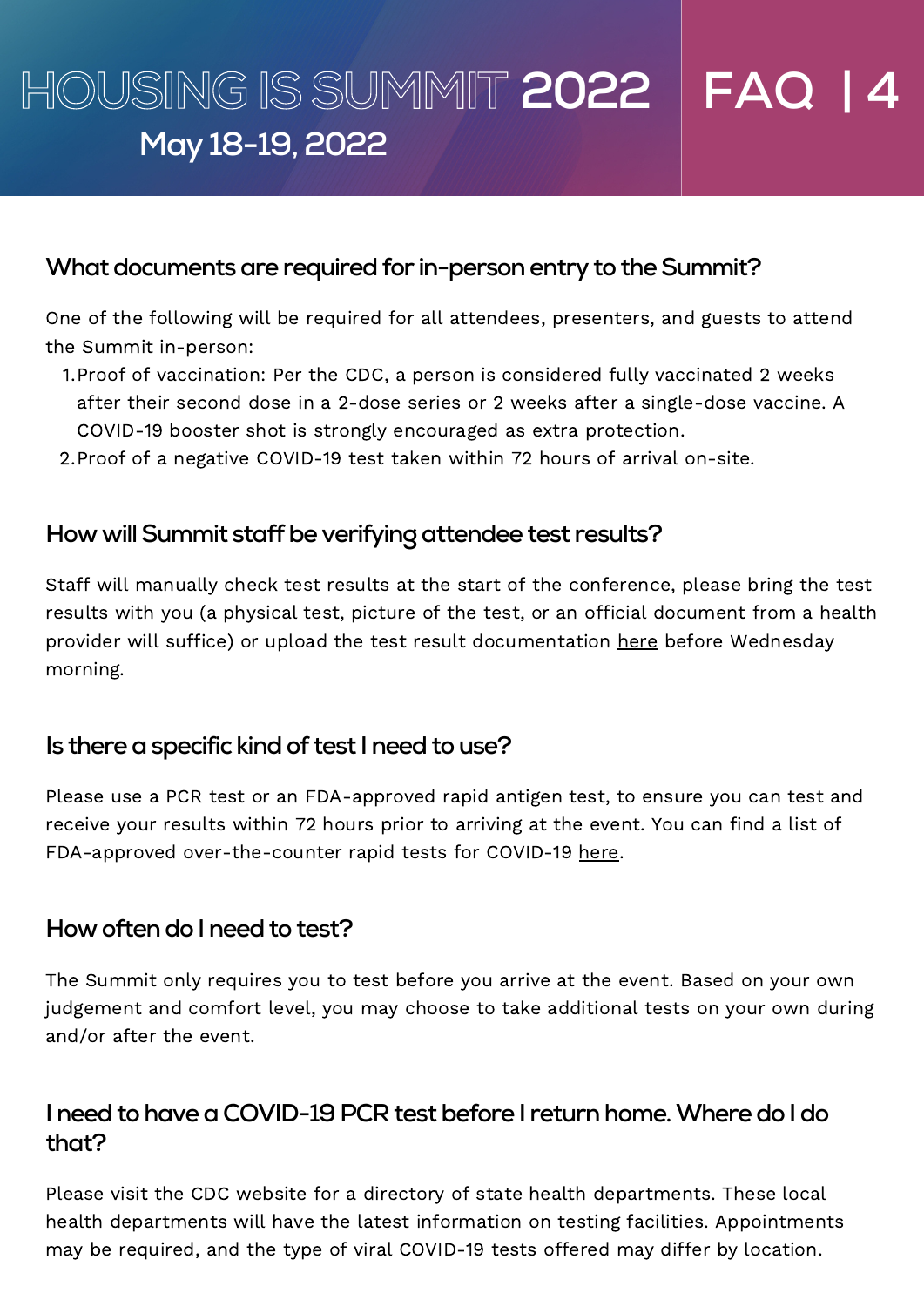# **HOUSING ISSUMMIT 2022 FAQ | 5 May 18-19,2022**

## **What should I do if I test positive during or after attending the conference?**

In the unlikely event that you test positive for COVID-19 before or during the event, do not attend any additional in-person event sessions or functions. Please alert our team by getting in touch with Trena Mainor, Director of Operations, and we will work with you on next steps.

# **What** is the protocol IF I begin to exhibit signs of illness?

Please do not attend any additional in-person event sessions or functions and contact your doctor for further guidance. If you are advised to visit a hospital or urgent care center, the closest are:

Howard University Hospital, the closest hospital to the National Housing Center, is located at 2041 Georgia Ave NW, Washington, DC 20060

Allcare Family Medicine and Primary Care, 1710 Rhode Island Ave NW, Washington, DC 20036

The Washington Travel Clinic, 1001 Connecticut Ave NW #210, Washington, DC 20036

Metro Immediate and Primary Care-McPherson Square, 1101 15th St NW, Washington, DC 20005

## **In-Person Details**

## **How do I get around town?**

Getting around DC is easy whether by bus, taxi, or the Metro system. The NHC is easily accessible from three different Metro stations: Farragut North (Red Line), Farragut West (Blue & Orange Lines), and McPherson Square (Blue & Orange Lines). You can also use Uber and Lyft to book ride shares as well as rent scooters and bicycles across the DC metro area.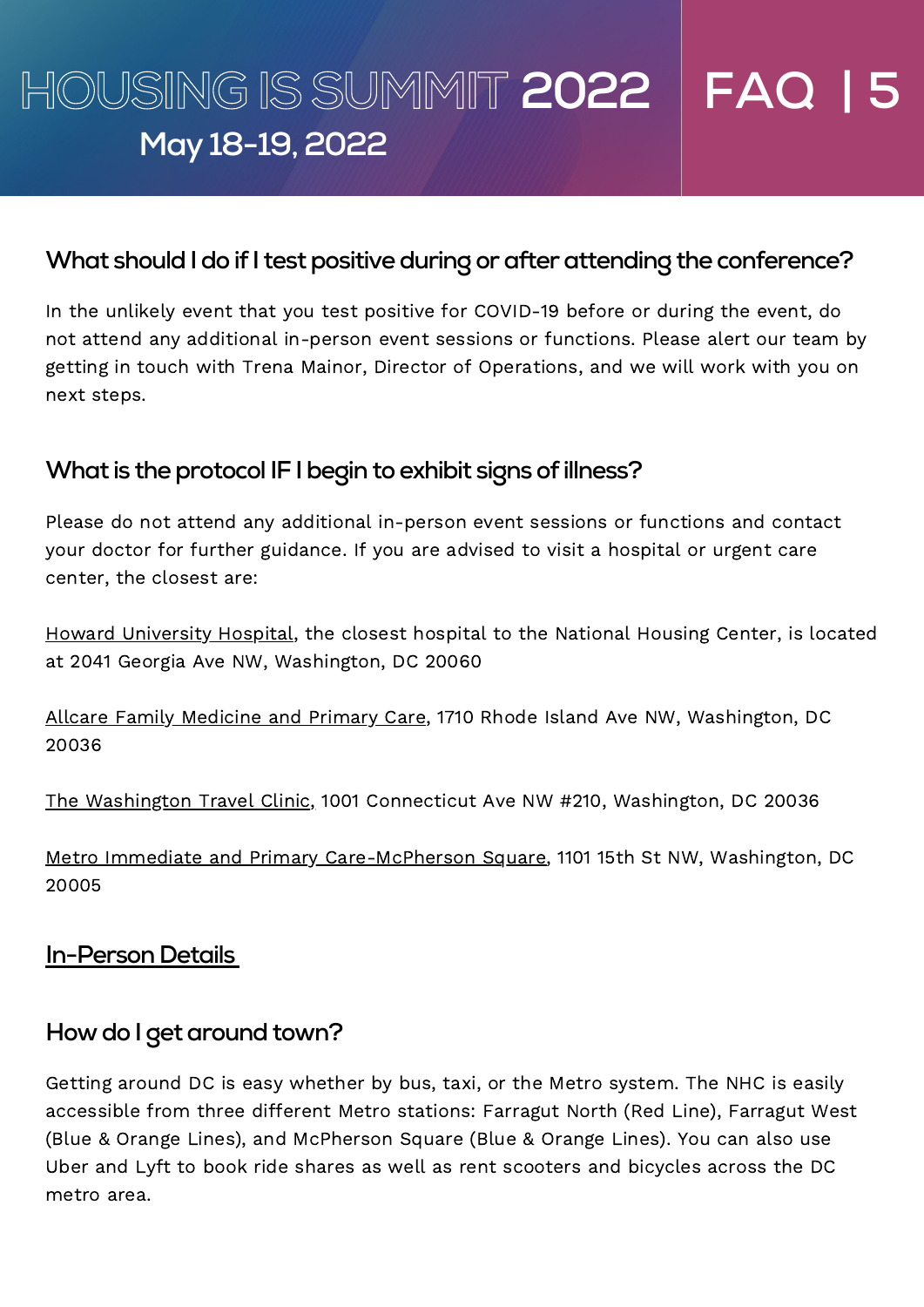# **HOUSING ISSUMMIT 2022 FAQ | 6 May 18-19,2022**

## **Where can I retrieve my badge for the Summit?**

Attendees can collect their nametag and other summit materials at the registration table found in front of the auditorium. Attendees staying at the Westin as part of the Summit hotel block will receive rapid COVID-19 tests upon check-in. Other attendees can pick up rapid tests on site. If wanted, colored stickers will also be available to help identify distancing comfort levels:

- Red: Let's socially distance
- Yellow: I'm okay with minimal contact
- Green: Totally okay with any contact

# **Is there complimentaryWi-Fi throughout theNHC?**

Complimentary Wi-Fi is available in all meeting rooms and common areas.

## $Is there a location for lactation needs?$

Yes. If you need to pump during the event, please be in touch with us so we can arrange space for you.

# **Where do I park?**

Street parking is available around the NHC.

#### **Breakout Sessions and Panels**

#### **Do** I need special software or technology to access the virtual Summit?

To participate virtually, you need to have the latest version of Zoom downloaded. Virtual attendees can participate via a desktop, laptop, tablet, or phone but the easiest participation experience will be via a desktop or laptop.

For technology assistance during the event, contact our Help Desk at registration.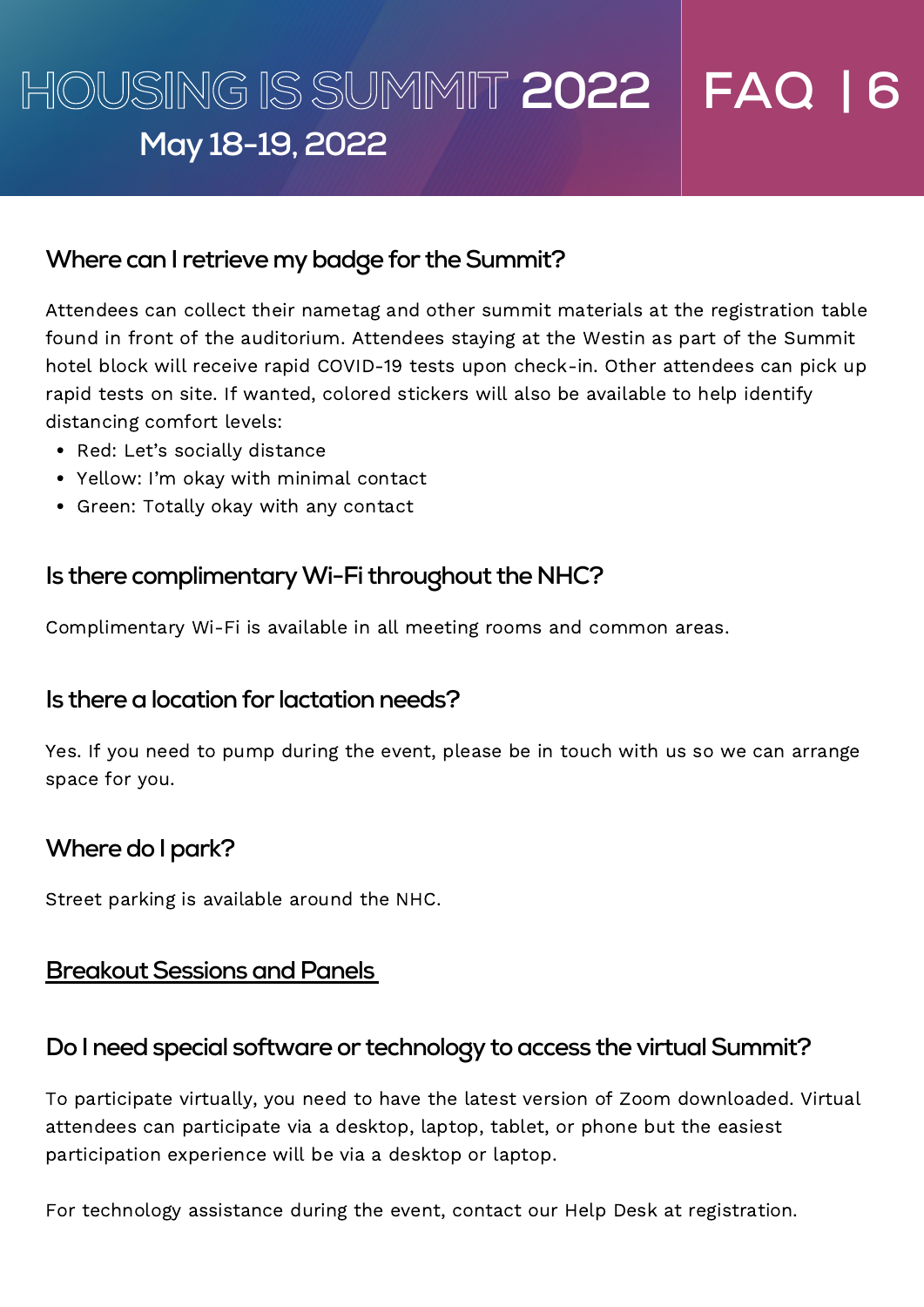# **HOUSING ISSUMMIT 2022 FAQ | 7 May 18-19,2022**

#### **How canattendees view/downloadsession materials?**

A link with all session materials will be sent to registrants before the Summit.

# As a virtual attendee, can I ask questions during the plenary and breakout **sessions?**

We encourage you to ask questions at any time during the virtual sessions via the Zoom chatbox. For more information on how to use this Zoom feature, see [here](https://support.zoom.us/hc/en-us?_ga=2.198407659.557340780.1650396069-705468515.1609966926). Depending on the size of sessions, you may also have the chance to unmute and ask questions verbally; your session facilitator will let you know the options during each session.

# **Asavirtualattendee,do I have toattendthe entireSummit live eachday?**

If you are attending virtually, you can view select sessions at your convenience! You can pick and choose what livestream sessions to attend each day.

## **Can** I watch presentation recordings later?

Virtual and in-person attendees will have access to view Summit panels via the Housing Is website after the Summit ends.

## **Policies & Procedures**

## **Accessibility**

We seek to provide a safe and enjoyable experience for all participants attending, whether it be in-person at the NHC or virtually. If you have any questions or concerns relating to inclusivity or accessibility or have any specific access needs you want to let us know about please email us at [housingis@clpha.org](mailto:housingis@clpha.org).